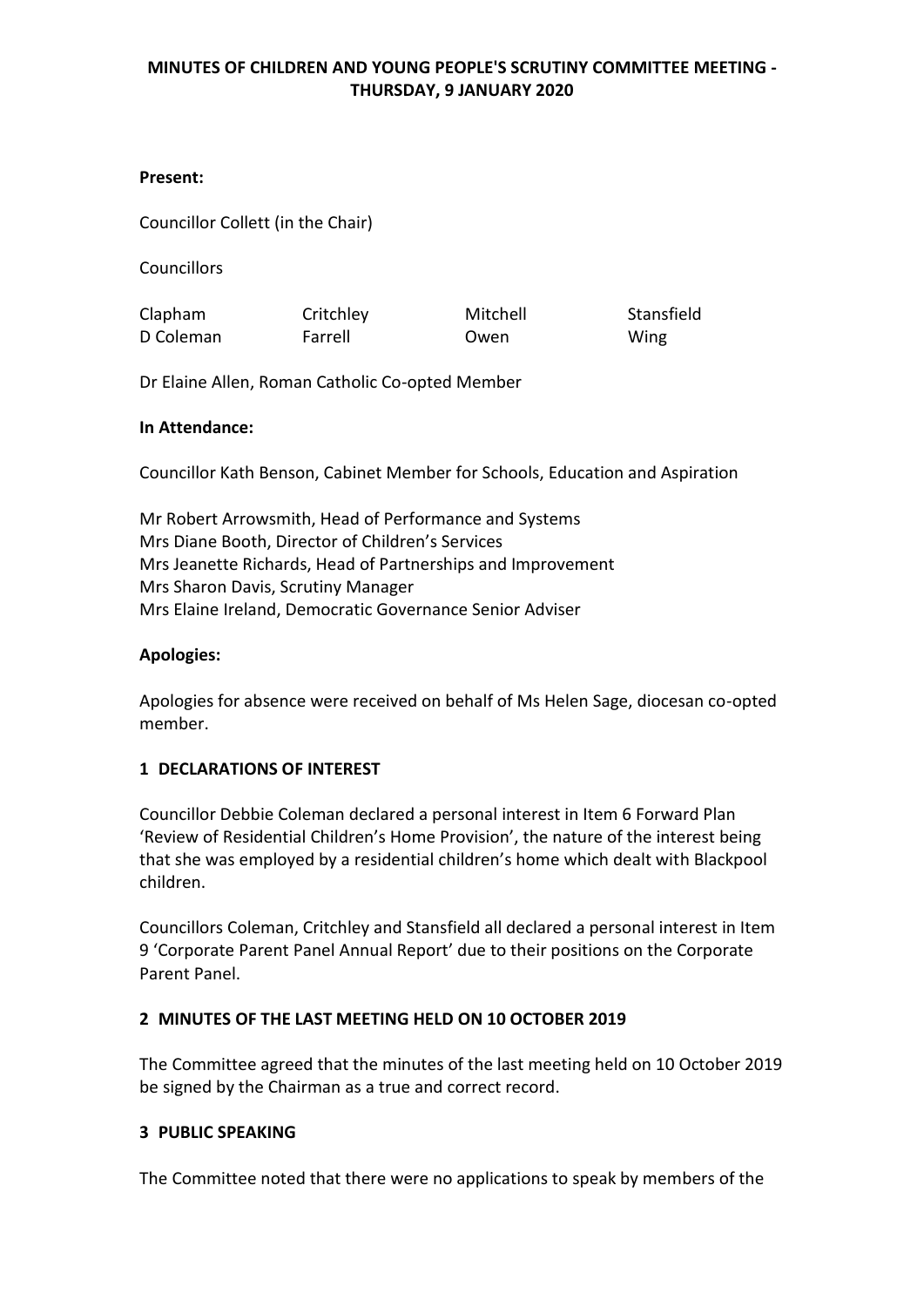public on this occasion.

### **4 APPOINTMENT OF CO-OPTED MEMBER**

The Committee agreed to approve the appointment of Dr Elaine Allen as a Roman Catholic co-opted member to the Committee.

### **5 EXECUTIVE AND CABINET MEMBER DECISIONS**

The Committee noted the Executive decision on the 'School Organisation Pupil Place Plan 2020-2028' which had been taken since the previous meeting of the Children and Young People's Scrutiny Committee.

Councillor Kath Benson, Cabinet Member for Schools, Education and Aspiration responded to a question regarding the size of classrooms and whether the schools would physically be able to accommodate the potential increase in pupils, assuring Members that the room sizes were sufficient.

The Committee was informed that schools were consulting on the proposals and that a flexible approach with annual review would be necessary due to the unpredictable mobility of pupils year on year.

### **6 FORWARD PLAN**

The Committee considered the Forward Plan, January – April 2020 relating to the portfolio of the Deputy Leader of the Council (Children) and the Cabinet Member for Schools, Education and Aspiration. Members noted that the Forward Plan contained three items relevant to the Committee: To progress the Acquisition of the former Job Centre Plus building at 43 Queens Street to accommodate Children's Services in a single location, in line with the preferred delivery model following the Ofsted review; The implementation of a regional adoption agency with Lancashire County Council in November 2019, in accordance with the regionalising adoption agenda and Review of residential children's home provision.

In response to the Committee's previous request that the outcome of the review of residential children's home provision be reported to this meeting, Mrs Diane Booth, Director of Children's Services informed Members that the findings of the independent review had been received and would form the basis of an action plan. Mrs Booth agreed to present the resulting plan at the next meeting of the Committee.

The implementation of a regional adoption agency with Lancashire County Council had been delayed and as a result Mrs Booth informed Members that she would provide an update within her Children's Social Care Improvement report at the next meeting of the Committee.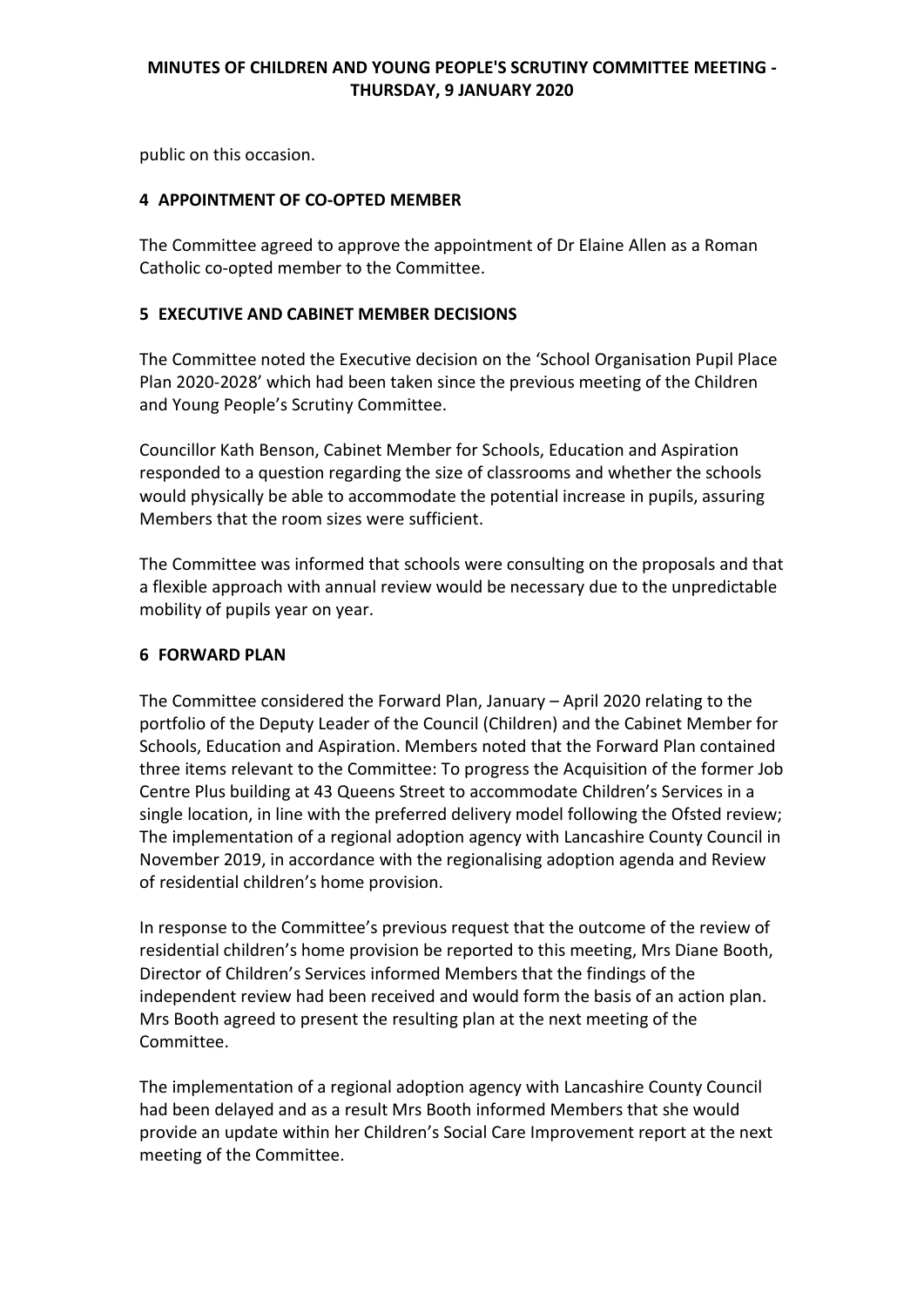Discussions were held around the proposed acquisition of the former Job Centre Plus building to accommodate Children's Services in a single location, with questions raised on why that particular building had been identified as a suitable venue. Mrs Booth advised that from the limited options available, the Job Centre Plus building was centrally located and of an appropriate size. Members questioned whether Children's Services could be housed together within Bickerstaffe House, with Mrs Booth advising that she did not believe there was enough room within that building and that the needs of other partners would also need to be considered when choosing the shared location.

The Committee agreed that further information should be sought from Councillor Cain prior to him taking the decision. The Committee specifically requested information on:

- 1) Whether any other suitable venues had been identified;
- 2) Whether Bickerstaffe House had enough room to accommodate the move as an alternative to the Job Centre building;
- 3) Further details as to the anticipated costs involved.

### **7 CHILDREN'S SOCIAL CARE IMPROVEMENT**

Mrs Booth presented the Committee with an update on the progress and implementation of developments within the "Getting to Good" Journey for Children's Social Care. She identified that the service was facing three particularly pressing issues in the form of the volume of presenting concerns from partner agencies (Health Services, the police and schools) felt to require Children's Social Care input and assessment; the quality of work undertaken with children and families across the partnership to remedy concerns and to prevent escalation and the quality of partnership support for those children and families; and the number of children open to Children's Social Care, in particular those in local authority care and the financial pressure this placed on the Council.

Mrs Booth further explained that all three of these issues were intrinsically related to each other, with the volume of new work placing pressure on the capacity of the service and the time social workers had to build the effective relationships with children and families to support positive change. This then led to less effective interventions and long-term escalation of some children and families, which, in some cases, led to entry of children into the Council's care. Equally, the high numbers of children in the Council's care was placing significant constraints on the local authority's ability to provide other services.

In response to a question about the previous issues experienced with police referrals, Mrs Booth confirmed that the new arrangements whereby informed consent would be required for all referrals had been implemented that week and that the Council was providing full support to the police as they adjusted to the change. Performance data resulting from the new practices would be reported to the Committee at its next meeting.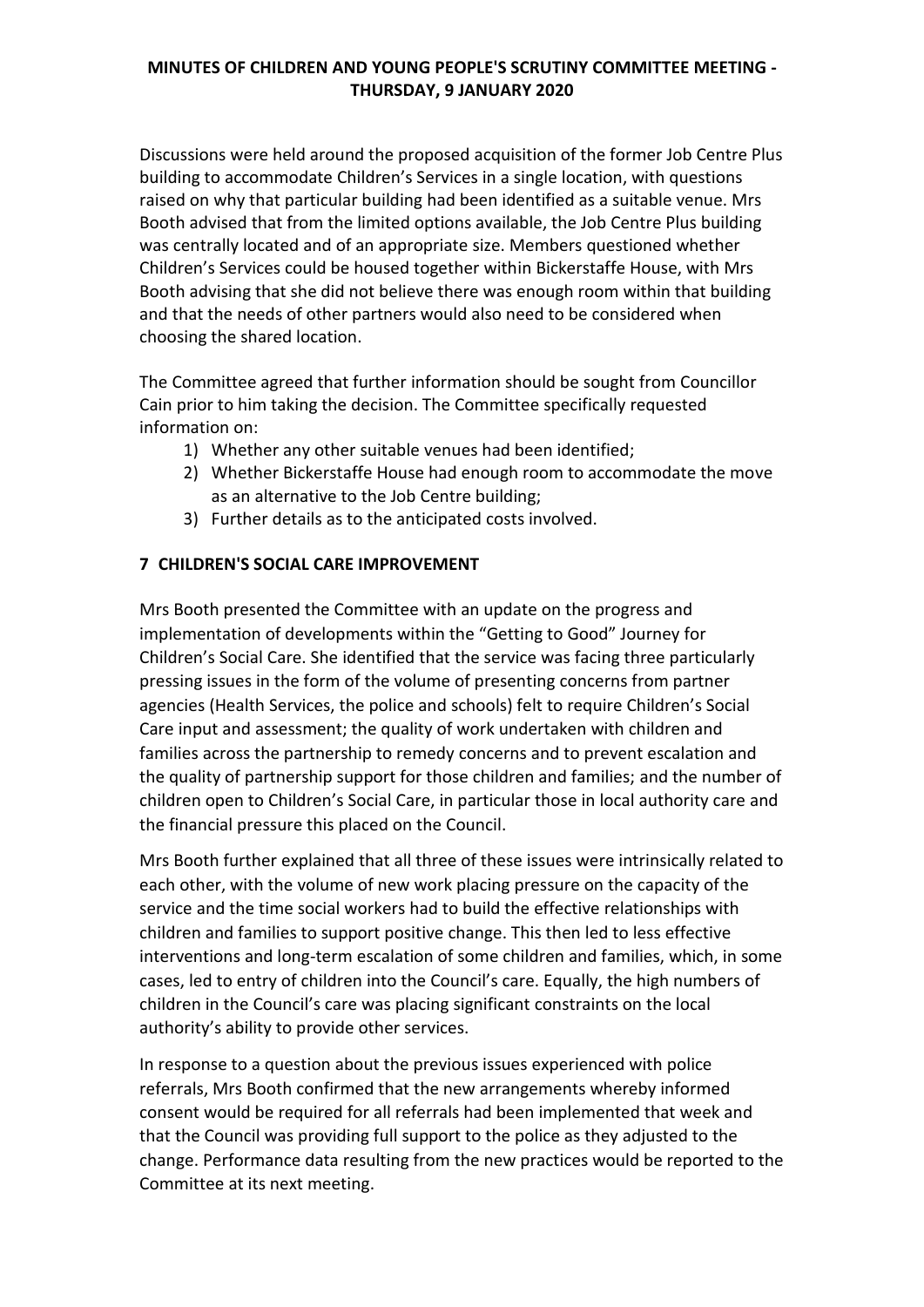The Committee asked whether any progress had been made on recruitment to the post of Head of Service for Strengthening and Supporting Families. Mrs Booth advised that a number of applications had been received and the closing date had not yet been reached. She stressed the importance of finding the right person for the role. The Committee was informed that with regards to the use of agency staff, permission had been granted for the recruitment of higher graded social workers at H3 level in order to attract better qualified and experienced colleagues. In response to the retention issues identified, Mrs Booth acknowledged that agency staff often preferred to work for shorter periods and that there was competition across the North West for experienced social workers with the result being that other areas increased their hourly rate in order to secure agency staff. Mrs Booth made it clear however that Blackpool offered very competitive rates of pay along with financial travel incentives for applicants living outside the area.

The Committee raised concerns over the service's budget overspend as well as the seemingly open-ended nature of the budgetary increase. Questions were asked as to timescales for anticipated improvements and a reduction of the required overspend. Mrs Booth highlighted the scale of the improvement journey and as such was unable to identify a specific date for improvement. The Committee requested that going forward future Children's Social Care updates included detailed financial projections with target dates and identified risks.

Discussions were held over the high cost of children's residential placements, with a request made that a detailed breakdown of costs per placement and numbers of children placed in Blackpool from other authorities be included in the report of residential children's home provision due to the next meeting of the Committee. Members also questioned the feasibility of the Council providing its own residential provision as a means of reducing expenditure in this area. Mrs Booth identified that other Local Authorities had also recognised these costs as prohibitive and as a result the National Association of Children's Services was examining the issue. She agreed to share the findings with the Committee once the study had been concluded.

Members heard that there were 180 known Looked After Children (LAC) currently placed in Blackpool from other areas. Members requested that information on children placed in Blackpool from other authorities be included in the forthcoming report on residential children homes provision. In addition, Mrs Booth cited an anticipated impact study being undertaken by the Department for Education on the impact of placing young people in out of area residential placements, the results of which she agreed to bring back to the Committee.

The Committee agreed to consider a detailed report of residential children's home provision at its next meeting.

### **8 YOUTH OFFENDING TEAM IMPROVEMENT**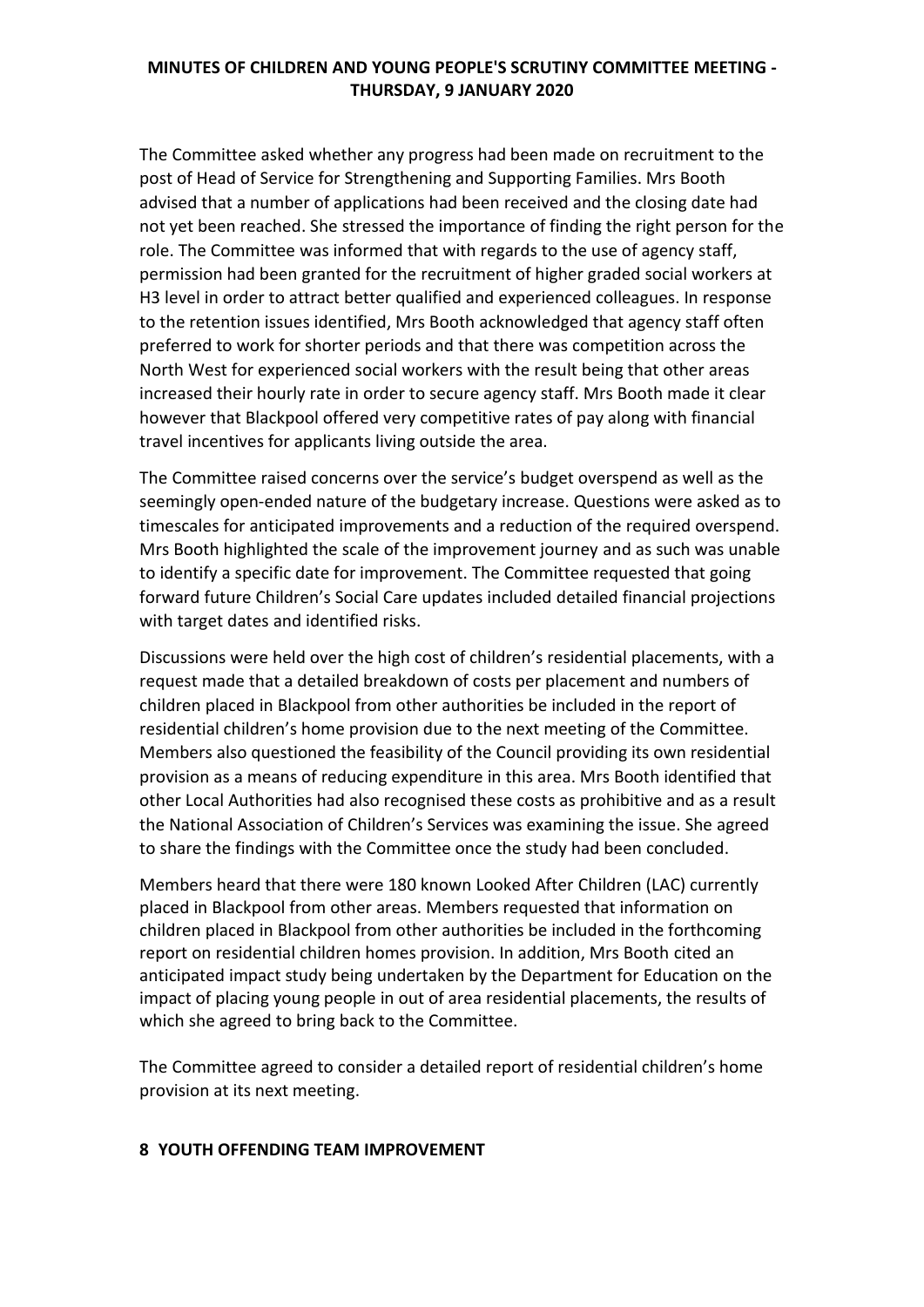Mrs Booth introduced a progress report on the implementation of developments within the Youth Offending Team (YOT) and informed the Committee that a reinspection was anticipated to occur anytime from April 2020, with the resulting findings to be reported back to the Committee once received.

The Committee was informed that there were 62 young people working with the YOT with just under a quarter of the caseload being young people who had transferred to Blackpool from other local authorities on a caretaking basis. Members questioned whether Blackpool residents were prioritised over those coming from other authorities, noting that Blackpool young people were often sent to placements out of the area due to a lack of suitable spaces in Blackpool. Mrs Booth stated that whilst legally it was not possible to prevent other authorities from placing their young people here, if the Council was notified of cases then a letter would be sent requesting justification for the proposed placement and challenging the decision. She pointed out however that the Council did not always receive advance notification of the placements.

Further discussion was held around the potential safeguarding concerns of placing vulnerable young people together in Pupil Referral Units as well as the recharge costs to other local authorities who utilised Blackpool's facility.

[Dr Allen left the meeting during consideration of this item.]

# **9 CORPORATE PARENT PANEL ANNUAL REPORT**

Members considered the Corporate Parent Panel (CPP) Annual Report and congratulated the young people and officers involved for their efforts and positive impact. The merits of holding a special meeting of the Committee and inviting young people to attend was discussed and agreed.

Mrs Booth provided information on the new Blackpool Families Rock model of working, with Members requesting a presentation at a future meeting of the Committee.

[Mr Arrowsmith left the meeting on conclusion of this item.]

### **10 COMMITTEE WORKPLAN**

Committee Members considered their annual workplan and agreed a number of changes to the content of meetings for February and April 2020.

It was noted that three Members were required to take part in a piece of work to produce a policy on community engagement, with the Committee agreeing that Councillors Critchley, Farrell and Wing be nominated.

### **11 DATE OF NEXT MEETING**